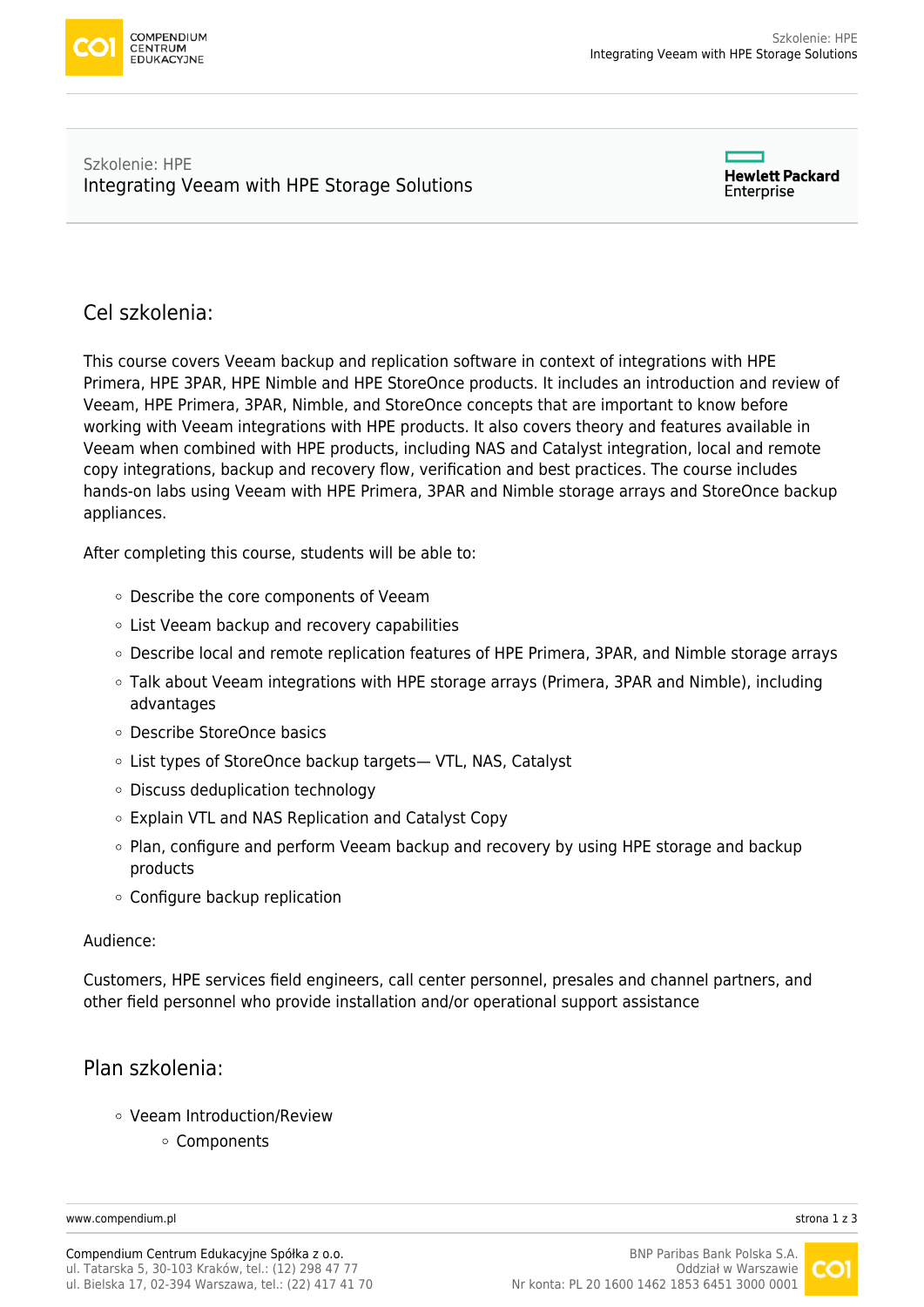

- o Backup
- Recovery
- Verification
- HPE Storage Review
	- Primera/3PAR local replication
	- Primera/3PAR snapshot
	- Primera/3PAR virtual copy
	- Primera/3PAR clone
	- Nimble local replication
	- Nimble snapshot
	- Snapshot life cycle
	- Volume collections and schedules
	- o Nimble Zero Copy Clones
	- Recovery scenarios using local replication
- HPE Storage Review—Remote Replication
	- o Primera/3PAR remote replication
	- Primera/3PAR Remote Copy
	- Nimble remote replication
- Veeam and HPE Storage Integration
	- HPE storage integration
	- Veeam and HPE storage features
- HPE StoreOnce Review
	- What is StoreOnce?
	- HPE StoreOnce backup systems
	- StoreOnce—emulation types
	- Virtual tape libraries
	- NAS shares
	- HPE StoreOnce interfaces—traditional NAS/VTL
	- HPE StoreOnce Catalyst
	- Deduplication
	- HPE StoreOnce replication
- Veeam and HPE StoreOnce Integration
	- Veeam and StoreOnce integration components
	- HPE StoreOnce—Veeam basics
	- HPE StoreOnce deployment
	- HPE StoreOnce and Veeam with NAS integration

[www.compendium.pl](https://www.compendium.pl/) strona 2 z 3